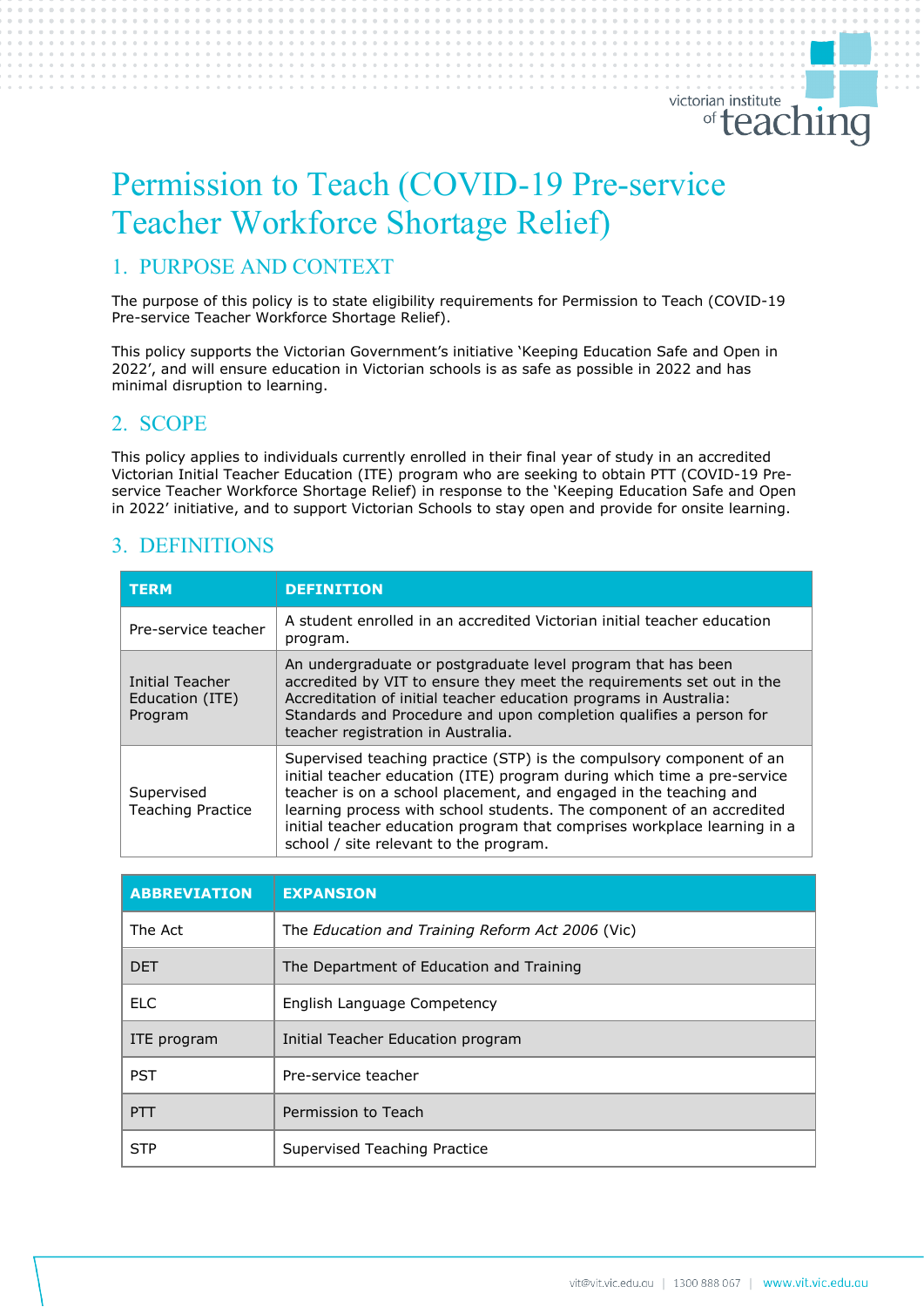| l VIT | Victorian Institute of Teaching |
|-------|---------------------------------|
|       |                                 |

# 4. STATEMENT OF POLICY

The introduction of PTT (COVID-19 Pre-service Teacher Workforce Shortage Relief) is a temporary policy measure to address workforce shortages within Victorian Government and Catholic Sector schools resulting from COVID-19 related absenteeism (due to illness or isolation requirements).

PTT (COVID-19 Pre-service Teacher Workforce Shortage Relief) will only be used by schools to fill vacancies created as a result of COVID-19. This means that holders of PTT (COVID-19 Pre-service Teacher Workforce Shortage Relief) can only be used to replace teachers that are unable to attend work due to:

- contracting COVID-19 and requiring to isolate; or
- requiring to isolate due to being a close contact.

Schools utilising PTT (COVID-19 Pre-service Teacher Workforce Shortage Relief) acknowledge that the period of employment is limited to the period of illness or isolation only. This PTT category cannot be used to fill fulltime ongoing or fixed term roles; in these instances schools will refer to the Permission to Teach Policy.

# 5. RELATED LEGISLATION AND POLICY

### 5.1. LEGISLATION

The application requirements for PTT are specified by the *Education and Training Reform Act 2006* (Vic) (the Act) and contained in

- Section 2.6.13 Application for permission to teach; and
- Section 2.6.14 permission to teach.

### 5.2. RELATED POLICY

Relevant regulatory policies, including VIT's

- Permission to Teach Policy
- ELC Policy
- Suitability to Teach Policy
- Qualifications Policy
- Refund Policy

Other relevant policies, including

- [Accreditation of initial teacher education programs in Australia: Standards and](https://www.aitsl.edu.au/docs/default-source/national-policy-framework/accreditation-of-initial-teacher-education-programs-in-australia.pdf)  [Procedures](https://www.aitsl.edu.au/docs/default-source/national-policy-framework/accreditation-of-initial-teacher-education-programs-in-australia.pdf) (AITSL)
- [Guidelines for the accreditation of initial teacher education programs in Australia \(AITSL\)](https://www.aitsl.edu.au/docs/default-source/default-document-library/accreditation_guidelines_2021_17-feb-2021_contents_web_final.pdf?sfvrsn=9276dd3c_0)

# 6. POLICY

### 6.1. DURATION

PTT (COVID-19 Pre-service Teacher Workforce Shortage Relief) will be granted for the duration of the accredited Victorian ITE program student's final year of study or to 31 December 2022, whichever is sooner.

### 6.2. REGISTRATION REQUIREMENTS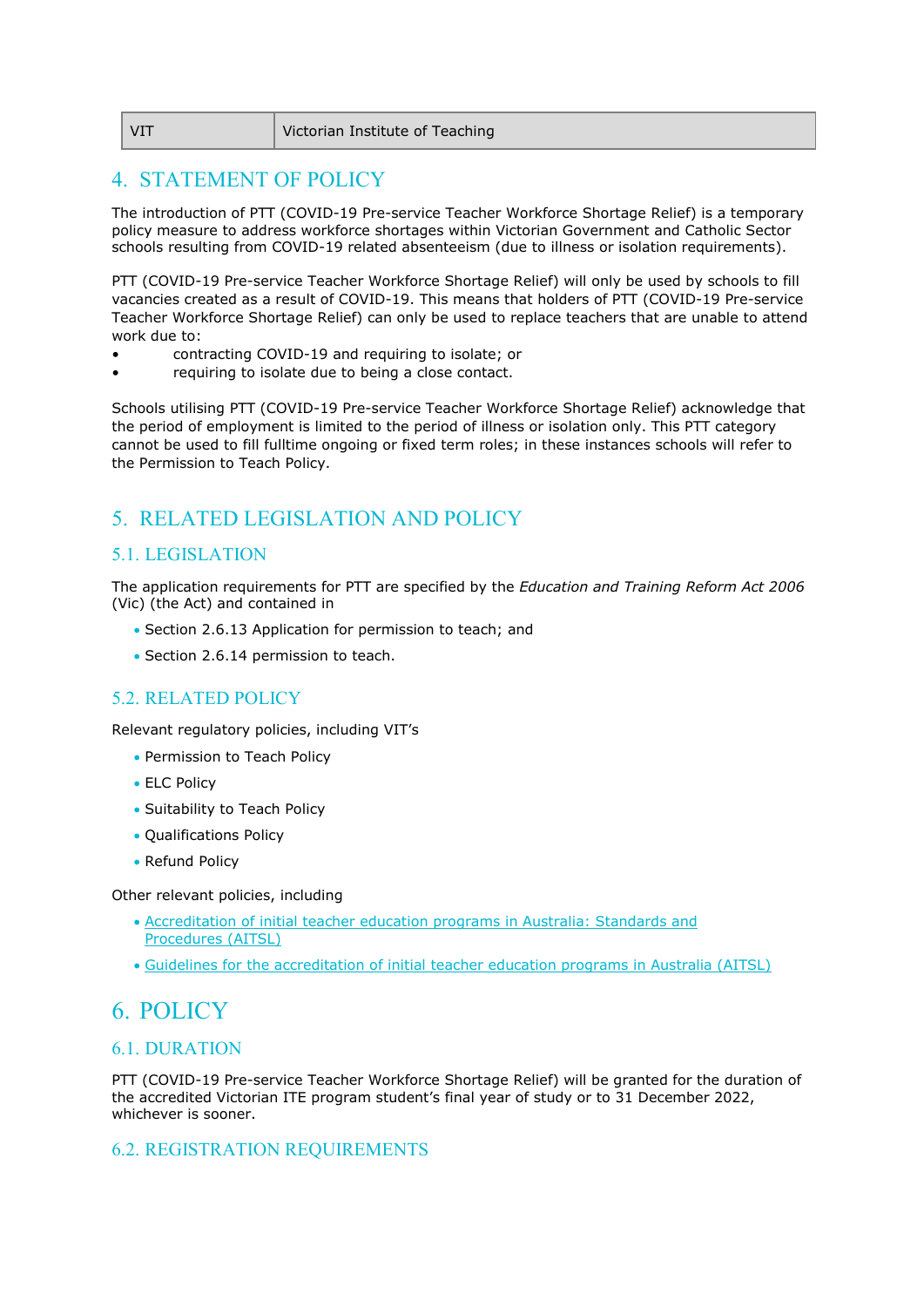Grants of PTT (COVID-19 Pre-service Teacher Workforce Shortage Relief) are for a specific subject, and may be granted at a specific school or for a specific sector of the education system.

Holders of PTT (COVID-19 Pre-service Teacher Workforce Shortage Relief) who are enrolled in secondary teaching cannot teach outside their authorised teaching methods.

Holders of PTT (COVID-19 Pre-service Teacher Workforce Shortage Relief) who are enrolled in primary teaching will be able to teach generalist primary subjects.

PTT (COVID-19 Pre-service Teacher Workforce Shortage Relief) can only be used to replace teachers who are unable to attend work due to

- contracting COVID-19 and being required to isolate; or
- being required to isolate (as a close contact).

### 6.3. POLICY BREACHES

Employment of PTT (COVID-19 Pre-service Teacher Workforce Shortage Relief) is limited to the following conditions

- holders must only be employed to teach the subjects authorised by VIT in their grant of PTT;
- holders must only be employed to fill short term non-ongoing positions made vacant directly as a result of COVID-19 illness or isolation requirements - employment is limited to the period of time the incumbent teacher is absent due to COVID-19 illness or isolation requirements; and
- holders cannot undertake pastoral care classes.

Employers or PTT (COVID-19 Pre-service Teacher Workforce Shortage Relief) holders in breach of the conditions, restrictions or limitations placed upon this grant may result in a finding of unregistered practice under section 2.6.56 of the Act.

### 6.4. ELIGIBILITY CRITERIA

#### 6.4.1. SKILLS AND EXPERIENCE

Applicants for PTT (COVID-19 Pre-service Teacher Workforce Shortage Relief) will demonstrate the appropriate skills by providing evidence they are in their final year of study of a

- Victorian accredited Primary ITE program; or
- Victorian accredited Secondary ITE program, including evidence of the secondary teaching methods they are currently undertaking.

Applicants endorsed to teach in special school settings will be required to demonstrate additional professional / academic experience relevant to the role. Examples include disability support work, health or community service experience.

Applicants must have completed online [Mandatory Reporting modules](https://elearn.childlink.com.au/login/index.php) . Evidence of successful completion of the modules must be provided to VIT with their application.

#### 6.4.2. ENGLISH LANGUAGE COMPETENCE

Applicants for PTT (COVID-19 Pre-service Teacher Workforce Shortage Relief) are exempt from demonstrating [English language competence requirements.](https://www.vit.vic.edu.au/sites/default/files/media/pdf/2021-08/Policy_EnglishLanguage_20210730.pdf)

This exemption will not extend beyond the grant of PTT (COVID-19 Pre-service Teacher Workforce Shortage Relief), and applicants will be required to demonstrate English language competence when applying for teacher registration.

#### 6.4.3. WORKFORCE SHORTAGES

PTT (COVID-19 Pre-service Teacher Workforce Shortage Relief) exists to support Victorian Government and Catholic sector schools manage significant workforce shortages due to the impacts of the COVID-19 pandemic in 2022. For this reason, when filling short term vacancies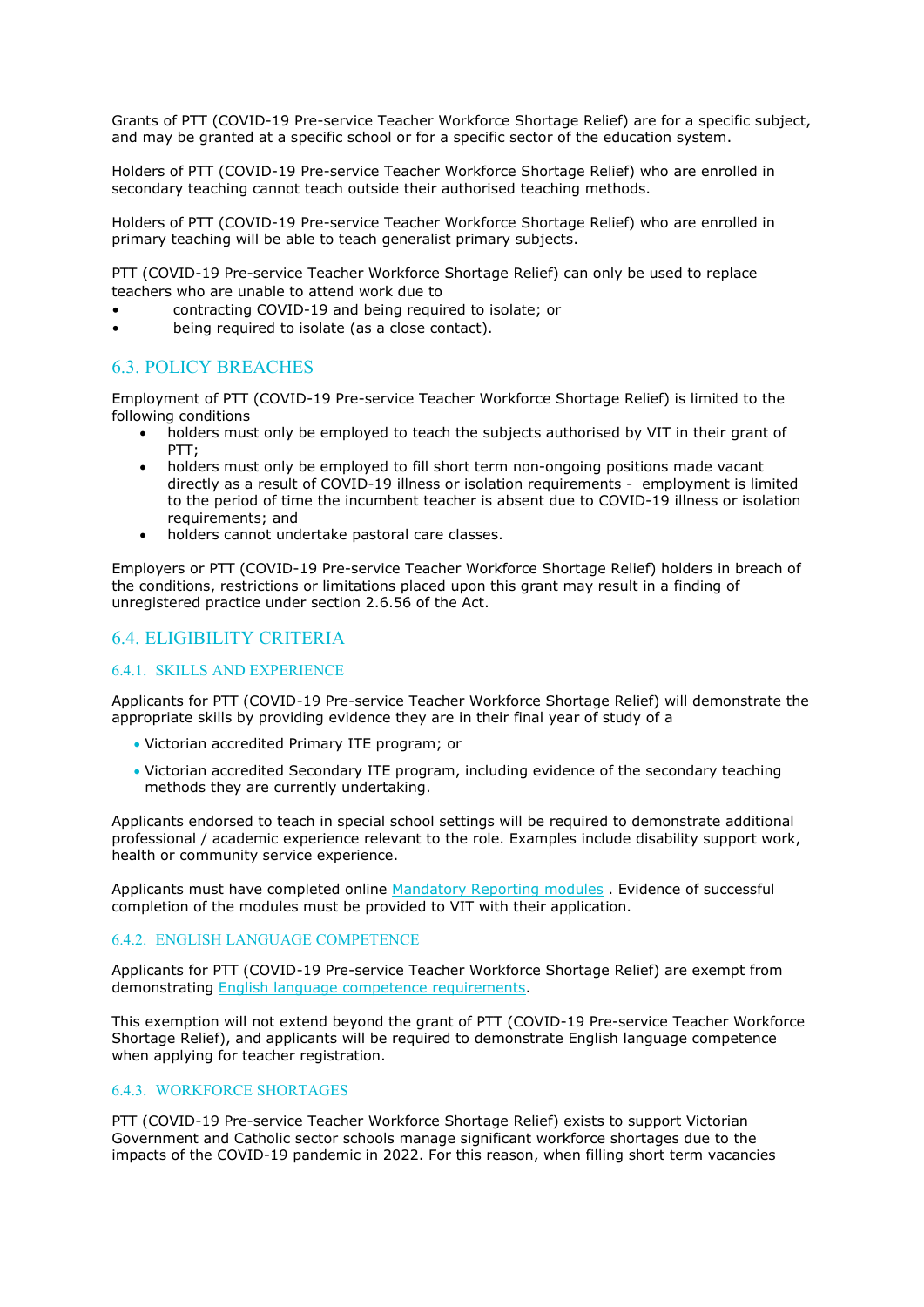created due to COVID-19 related absenteeism, schools are exempt from being required to advertise teaching positions in order to demonstrate workforce shortages.

#### 6.4.4. PROGRESS TOWARD TEACHER REGISTRATION

Applicants for PTT (COVID-19 Pre-service Teacher Workforce Shortage Relief) must be in their final 12 months of an accredited Victorian ITE program. An academic transcript / academic statement may be required for VIT to assess an application for PTT (COVID-19 Pre-service Teacher Workforce Shortage Relief).

Applicants will demonstrate progression to teacher registration through completion of their final year of study.

#### 6.4.5. SUBSEQUENT APPLICATIONS

PTT (COVID-19 Pre-service Teacher Workforce Shortage Relief) is a temporary category of PTT that addresses significant workforce shortages due to the COVID-19 pandemic in 2022.Subsequent applications will not be granted.

#### 6.4.6. SCHOOL OR EMPLOYER ENDORSEMENT

Applicants for PTT (COVID-19 Pre-service Teacher Workforce Shortage Relief) must be endorsed by the DET ora diocese of the Catholic Education system.

Employers must provide the following information to VIT

- duties to be undertaken, including the subject/s to be taught;
- details of the professional support to be provided to the applicant during the period they hold PTT (COVID-19 Pre-service Teacher Workforce Shortage Relief), including how the school will support the applicant to develop their pedagogical and classroom management skills, and progress towards teacher registration according to their plan; and
- details of how the applicant will be supervised for the duration of the grant.

#### 6.4.7. SUITABILITY

All applicants for PTT (COVID-19 Pre-service Teacher Workforce Shortage Relief) must be suitable to teach. This requirement is articulated in VIT's [Suitability to Teach Policy](https://www.vit.vic.edu.au/sites/default/files/media/pdf/2021-07/Suitability_Policy.pdf) approved by the Minister for Education.

All holders of PTT (COVID-19 Pre-service Teacher Workforce Shortage Relief) must meet expectations outlined in the [Victorian Teaching Profession's Codes of Conduct and Ethics.](https://www.vit.vic.edu.au/maintain/conduct/codes)

#### 6.4.8. SUPERVISION

All individuals holding PTT (COVID-19 Pre-service Teacher Workforce Shortage Relief) must be supervised by a registered teacher.

Supervision includes oversight of the planning and implementation of class programs, and professional support with regard to

- teaching methods / practices;
- student welfare; and
- assessment procedures and related matters.

Supervision does not mean that a registered teacher must be present in the classroom with the PTT holder at all times.

The employer will ensure that holders of PTT (COVID-19 Pre-service Teacher Workforce Shortage Relief) are adequately supervised, provided with mentoring, and appropriately inducted in relation to providing for child safety and wellbeing.

In addition, where a holder of PTT (COVID-19 Pre-service Teacher Workforce Shortage Relief) moves among Victorian schools, the employer must provide them with appropriate local induction.